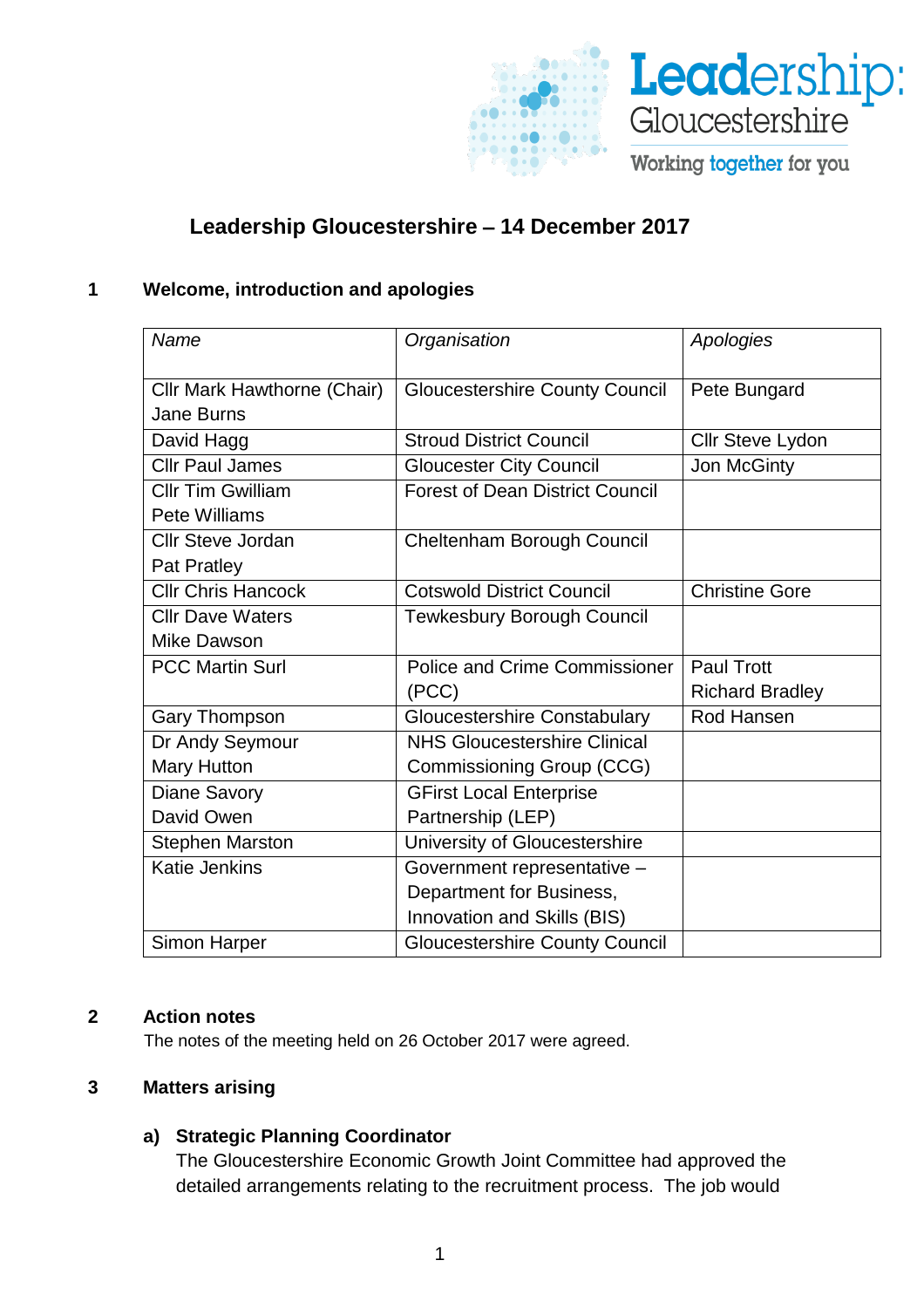to be advertised early in the New Year and it was hoped that someone would be in post in early Spring.

## **b) Business Rates Retention Pilot**

The Local Government Finance Settlement was expected to be released on or around 19 December 2017 and an announcement relating to the successful Business Rates Retention Pilot might be made ahead of that.

# **c) Vision 2050**

Stephen Marston advised that invitations had been sent out for the Big Launch on Thursday, 1 February 2018 at the Centaur, Cheltenham Racecourse. He asked that Leadership Gloucestershire partners extend invitations to all those people and organisations in their networks who might be interested in attending. He asked that the event organisers, Dialogue by Design, be kept informed of who had been invited. *Action - ALL*

Three social media channels were now operating relating to the Big Conversation and a new dedicated website would shortly be up and running. The Big Launch event would focus on the assets in Gloucestershire, what the county would look like if we stay as we are, what do we want the county to look like in the future and the six big projects already identified. Information would be provided on how the Big Conversation would take place and how the outcomes would be presented at the end of the process.

Louise Kempson and David Marlow had been taken on to develop a validity framework to assess the impact of the six big projects and any others emerging from the Big Conversation. A tender brief was being developed to review the options for the delivery vehicle. This was the 'how would you do it?' part of Vision 2050 that would run alongside 'what do you want to do?'

A third Leading Places workshop was planned and it was hoped that this would be held in March 2018.

Briefings were being held in each of the districts to ensure that elected members were aware of Vision 2050.

## **d) Joint Core Strategy**

The Joint Core Strategy had now adopted by the three councils involved: Cheltenham Borough Council, Gloucester City Council and Tewkesbury Borough Council. It was recognised that this was a big milestone and major achievement with proposals for 35,000 new homes and employment land for 45,000 jobs by 2031.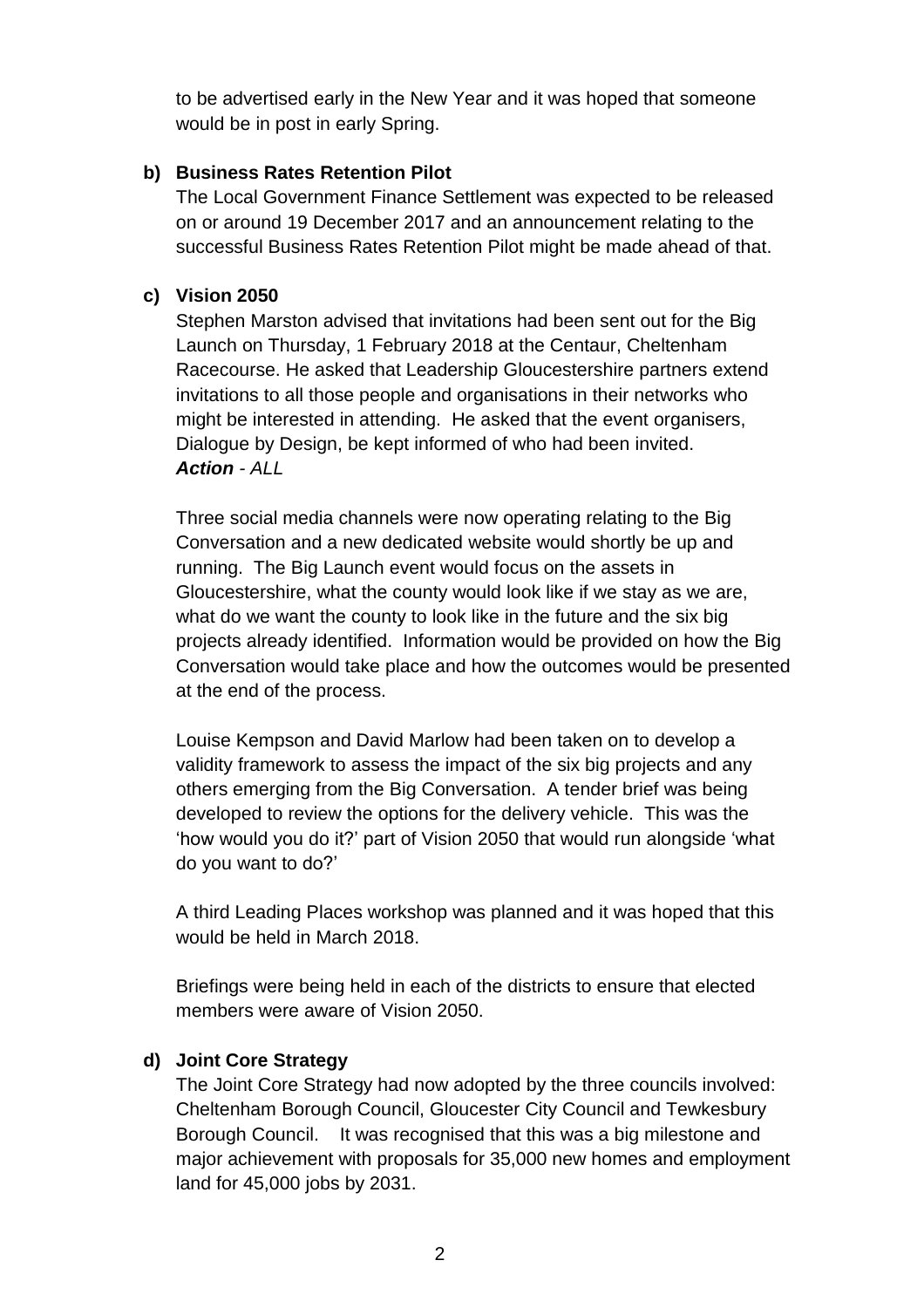# **4 Sustainability and Transformation Plan (STP)**

Mary Hutton made a Powerpoint presentation highlighting the key challenges, the tailored locality approach, the governance framework and progress on enabling active communities, the clinical programme, reducing clinical variation and 'one place, one budget, one system'.

The key challenges were a growing population with more complex needs, increased demand for services and rising public expectations, recruiting and retaining staff with the right skills, encouraging more personal responsibility, rising costs of drugs and new technology and continued pressure on finances.

The population of the county was expected to increase from 632,500 to 674,500 by 2030 with the number of people over 65 with a long term conditions rising from 47,500 to 77,000 over the same period. By 2021 a 20% increase in the number of people in the 75-84 age group was predicted.

Mary explained that there would be continued engagement with clinicians, patients, staff and community partners and proposals would be developed for consultation. She noted that the only contentious issue to emerge so far related to the future provision of urgent care.

Leadership Gloucestershire partners requested that they were kept updated as the process moved forward. A recent presentation on the STP and proposals for Cheltenham had been well received by the Borough Council and it was hoped that it could be repeated on at least an annual basis. It was noted that this type of approach might work well in other districts in the county as well.

Answering questions about funding pressures, Mary explained that every effort was being made to prevent growth in demand in acute sectors to allow funds to be invested in prevention and self-care.

Stephen Marston noted that the STP had significant implications for the 2050 Vision, particularly in terms of recruiting and retaining a skilled workforce. Employment areas included nursing, pharmacists, paramedics and advanced clinical practice. Referring to mental health and well being, he recognised that the University and other educational establishments in the county needed to be in a better place to promote mental strength and resilience amongst their students. Good advice and availability of information would help prevent young people seeking support through the NHS.

Assistant Chief Constable Gary Thompson noted that mental health related illness was a growing problem for the Police with 40% of call-outs now relating to mental health. He said that the changes to the Mental Health Act introduced on 11 December 2017 now prevented under 18 year olds from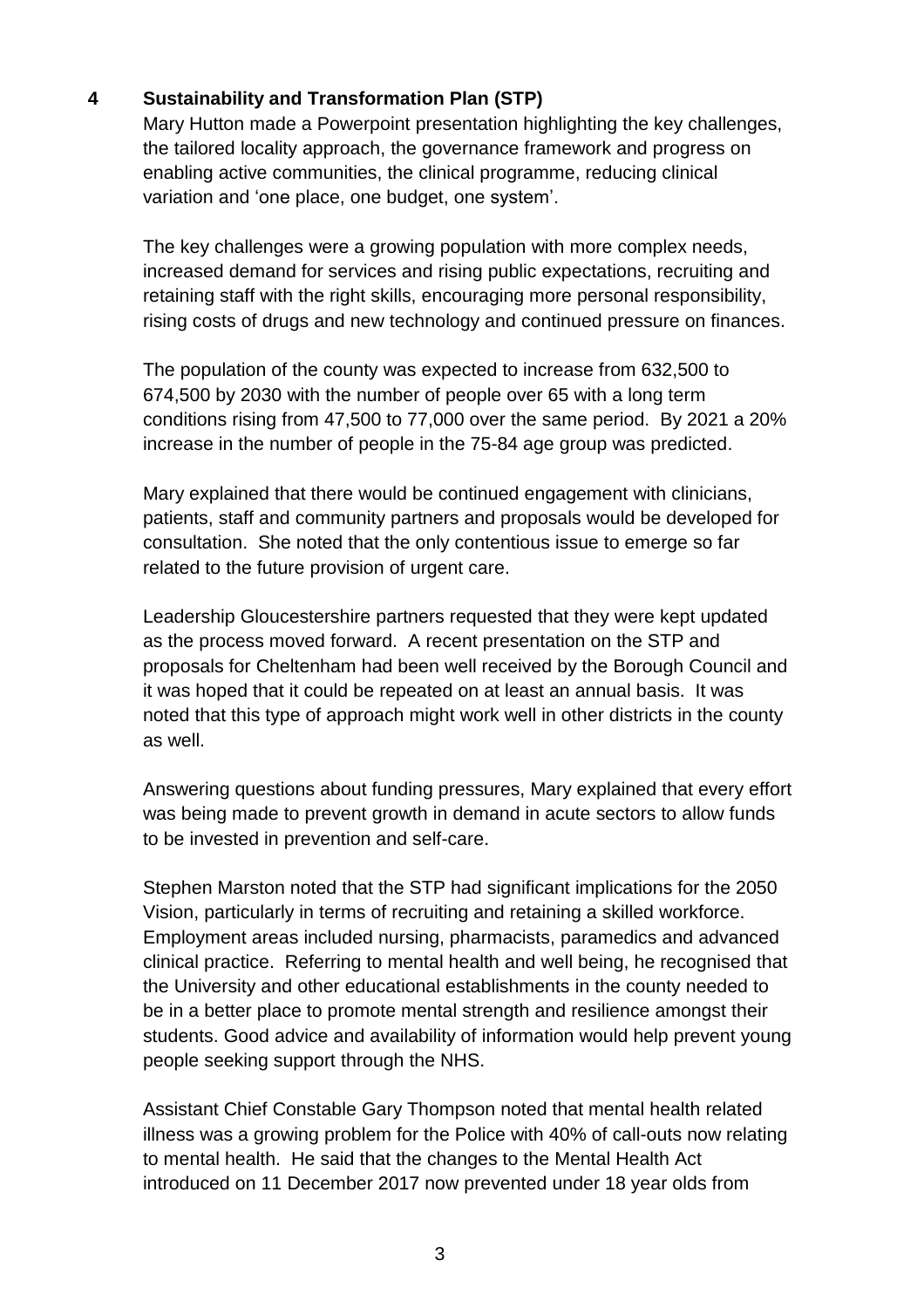being detained by the Police. Places of safety would be required and this relied on health and social care colleagues' co-operation.

PCC Martin Surl stated that the misuse and abuse of drugs was often a precursor to people suffering mental health problems. The Police were not in a position to solve the problem and a joined-up approach with other agencies was required.

Mary undertook to provide an update on the STP, including the emerging proposals, at the next meeting. *Action – Mary Hutton*

# **5 Terms of reference and work programme**

Arising from the discussion, the following way forward was agreed:

o Meetings to be held from time to time at different locations in the county with the host organisation providing a scene setting presentation as one of the items of business. Partners to be asked to volunteer to host meetings.

*Action – ALL to consider and inform Jane Burns*

o The work programme to be included as a standing item at the end of each agenda. The Chief Executives to ensure that the work programme reflected emerging issues.

*Action – Chief Executives and Jane Burns*

- $\circ$  The chairmanship to remain with Gloucestershire County Council and nominations to be sought for the position of vice-chair. *Action – Jane Burns*
- o Vision 2050 to consider what was needed beyond Leadership Gloucestershire to deliver the outcomes from the Big Conversation. *Action – Stephen Marston*

# **6 Devolution update**

Katie Jenkins provided an update on the latest position. She referred to developments around the country including the new deal announced in the recent Budget for North of the Tyne, further devolution in mayoral areas including the West Midlands and West of England and a housing growth deal for Oxfordshire. She said that the Secretary of State for Communities and Local Government was keen to develop a devolution framework setting out a map for devolution based on the deals that had been negotiated so far and to provide guidance for those where deals had stalled. There was no timescale for the framework.

Mike Dawson advised that he had opened a discussion with Homes England (formerly known as the Homes and Communities Agency) to consider the infrastructure requirements for new housing development in the county. He believed that it was worth having a ministerial conversation on this issue. *Action – Mike Dawson*